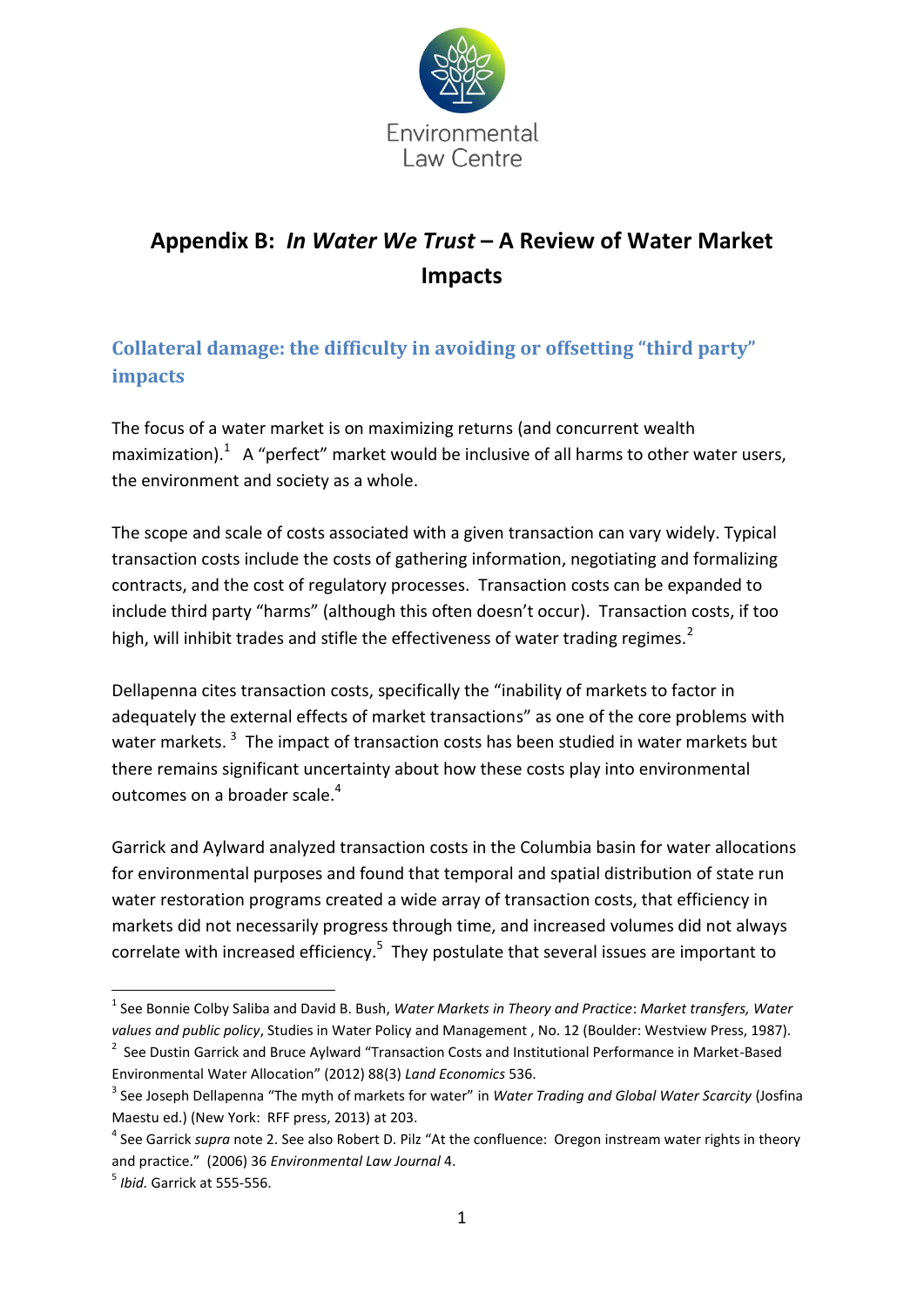

maximize program efficiency including the existence of clear adjudicated rights, sufficient budgets to deal with transaction costs, long term institutional commitment and the need to ensure political/community buy-in at the regional scale to avoid push back.<sup>6</sup>

Most markets fail to fulfill a utopian vision of being able to value all costs to other market players let alone value and offset costs to the environment. Assessing who or what is harmed and the degree of harm is particularly difficult when considering social and environmental costs.

Water markets may cause real and/or perceived impairment on social, environmental and economic interests.

a) *Market impacts on rural economies*

Depending on how water transfers occur there are risks associated with water markets that they will adversely affect rural economies. This can be seen where rural licence allocations are transferred to municipal or urban industrial uses, with diminished opportunities to sustain rural economies and lifestyles.

Concerns about such transactions are increased where permanent entitlements to water are transferred.<sup>7</sup> These concerns include diminished labour and markets related to irrigated agriculture, decreases in land value and services, and augmentation of pricing and management of remaining infrastructure and users.<sup>8</sup> A review of social impacts in Australia from diminished farming indicates that many people felt that the quality of life for those "left behind" may be impacted by water markets; however, determining a cause and effect relationship is difficult.<sup>9</sup>

The Institute for Agriculture and Trade Policy identified third party impacts from water markets being a significant concern for the long term viability of agriculture, stating that "the combined suite of commons principles [as espoused by Elinor Ostrom] with public trust

<sup>-</sup>6 *Ibid.* at 558.

<sup>&</sup>lt;sup>7</sup> See Henning Bjornlund, Sarah Wheeler and Peter Rossini, "Water markets and their environmental, social and economic impacts" in *Water Trading and Global Water Scarcity* (Josefina Maestu ed) (New York: RFF Press, 2013) at 74.

<sup>8</sup> *Ibid.* at 75-76.

<sup>9</sup> *Ibid.* at 87-88.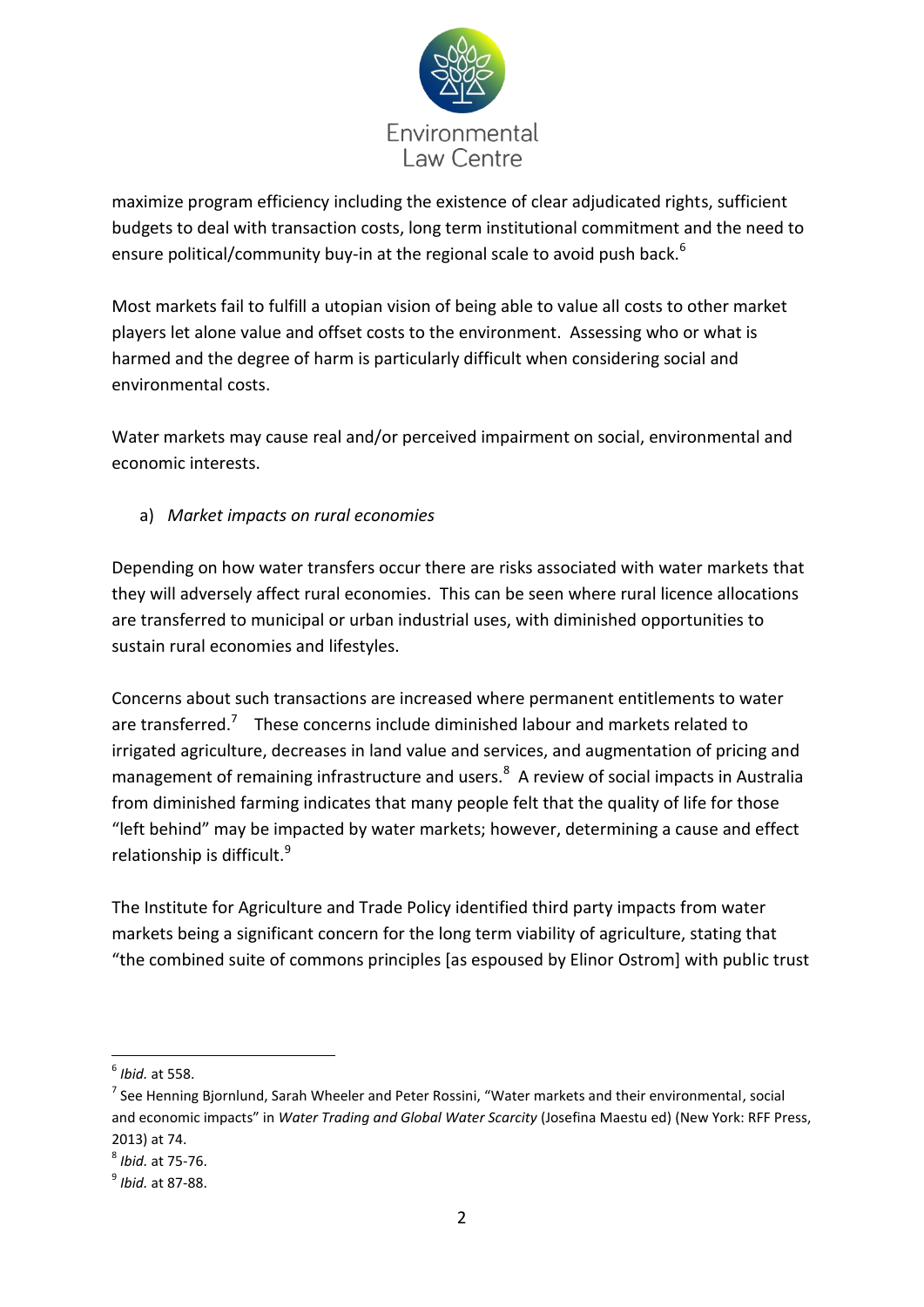

doctrine or its principles provide a way forward to resolve" some of the problems of over reliance on market mechanisms to allocate water.<sup>10</sup>

#### *b) Market impacts on the environment*

-

Do water markets further exacerbate environmental problems or provide opportunities to ameliorate the harm resulting from over-allocation? It appears markets can play both roles, depending on what water is "marketable" and what role regulations play in protecting EF.

In jurisdictions such as Australia, the creation of the market for water allocations creates a motivation to sell water that may have otherwise gone unused (i.e. remained in stream) resulting in increased pressure and risk for aquatic environments. This "sleeper" or "dozer" water right problem was recognized but did not stop the pursuit of market options in Australia.<sup>11</sup> Similarly, in the United States, the market in water may result in intensified water use where flows are transferred to more consumptive uses, notwithstanding the legal concepts of beneficial use, waste and forfeiture being applied in relation to appropriations in an effort to ensure only water that was needed was appropriated.<sup>12</sup>

The market may also serve to drive increased conservation efforts that may result in decreased return flows (with related environmental impacts), although in Australia this was

<sup>10</sup> See Shiney Varghese, *Water Governance in the 21st Century* : *lessons from Water Trading in the U.S. and Australia*, (2013) online: Institute for Agriculture and Trade Policy

<sup>&</sup>lt;http://www.iatp.org/files/2013\_03\_27\_WaterTrading\_SV\_0.pdf>. Elinor Ostrom's work around management of the commons is cited as key to managing common resources among sectors through the application of various management principles. See Elinor Ostrom, *Governing the Commons*, (Cambridge: Cambridge University Press, 1990)

<sup>11</sup> See National Water Commission, *Water Markets in Australia: a short history*, 2011 at 43, online: National Water Commission <http://www.nwc.gov.au/\_\_data/assets/pdf\_file/0004/18958/Water-markets-in-Australiaa-short-history.pdf> *supra* note 112.

<sup>&</sup>lt;sup>12</sup> See J. Neuman "Beneficial Use, Waste, and Forfeiture: The Inefficient search for efficiency in Western Water Use" (1998) 28 *Environmental Law* 919 for a discussion of how the beneficial use, waste and forfeiture have been treated by courts and legislatures in the United States. Neuman notes that while the courts have found partial forfeiture of water rights for failing to establish beneficial use, the notion of waste, or efficient use of water failed to gain significant application through the courts. Concepts of water use efficiency have therefore largely been limited to legislation dealing this issue.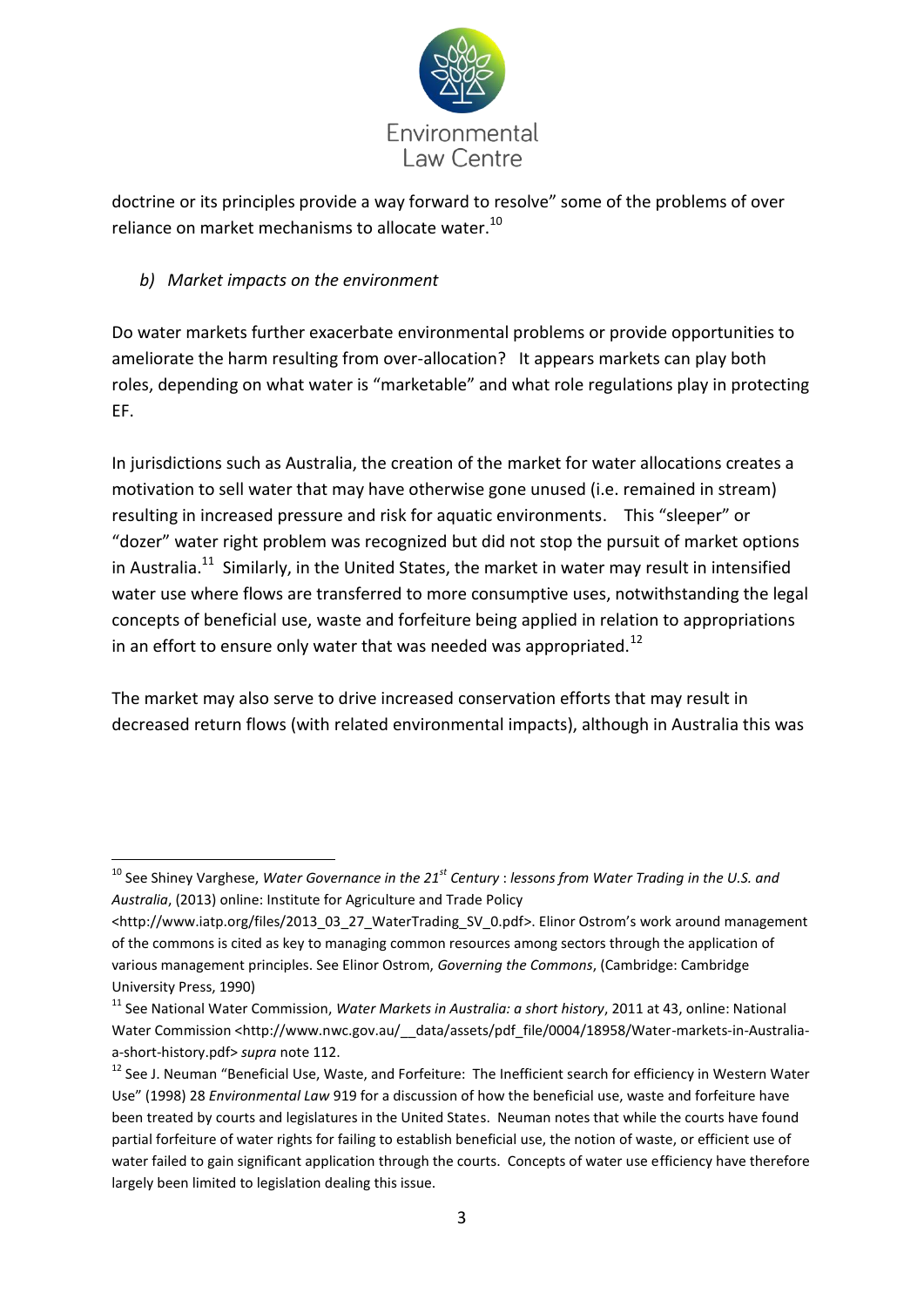

found to have minimal environmental impact relative to the trading and beneficial impacts downstream as a whole. $^{13}$ 

Then there are the potential impacts of a water transfer itself, as points of diversion and impacts on habitat will flow from the transfer of water allocations upstream or elsewhere.

On the positive side, engaging markets enables some flexibility and political palatability to allow for investments in environmental flows.

*c) Market impacts on treaty and aboriginal rights*

Any shifting of water through water markets may also impact on treaty rights and Aboriginal rights in the province.<sup>14</sup> This was noted by Justice LoVecchio in *Tsuu T'ina Nation v. Alberta (Environment)<sup>15</sup>* which involved the challenging the approval of the South Saskatchewan River Basin Water Management Plan. Justice LoVecchio observed:<sup>16</sup>

To the extent this has moved a market in water one step closer to reality, the potential for adverse impacts in the future may have increased. As existing licence holders move to transfer un-utilized allocations, it would logically stand to reason that more water will be consumed, exacerbating the water shortage. That negative impact may only be partially offset by any holdbacks imposed. The Government by its own words suggests a crisis already exists.

While the scope and nature of the right to water have many unresolved questions it appears certain that diversions may impact First Nations people directly, through both quantity and quality issues. Diversions and transfers may also directly impact treaty related resources.

### **Lack of certainty in water rights**

<sup>&</sup>lt;u>.</u> <sup>13</sup> See Bjornlund *et al*, *supra* note 219 at 89, citing the National Water Commission (2010) *The impacts of Water trading in the Southern Murray-Darling Basin: An Economic, Social, and Environmental Assessment*. June, Canberra, Australia: National Water Commission.

<sup>&</sup>lt;sup>14</sup> See Monique M. Passelac-Ross and Christina Smith "Defining Aboriginal Rights to Water in Alberta: Do They Still "Exist"? How Extensive are They?" Canadian Institute of Resources Law, Occasional Paper #29 (April 2010) http://dspace.ucalgary.ca/bitstream/1880/47813/1/DefiningOP29w.pdf

<sup>15</sup> 2008 ABQB 547, online: <http://www.albertacourts.ab.ca/jdb\_new/public/qb/2003- NewTemplate/qb/Civil/2008/2008abqb0547.pdf>

<sup>16</sup> *Ibid.* at para 138.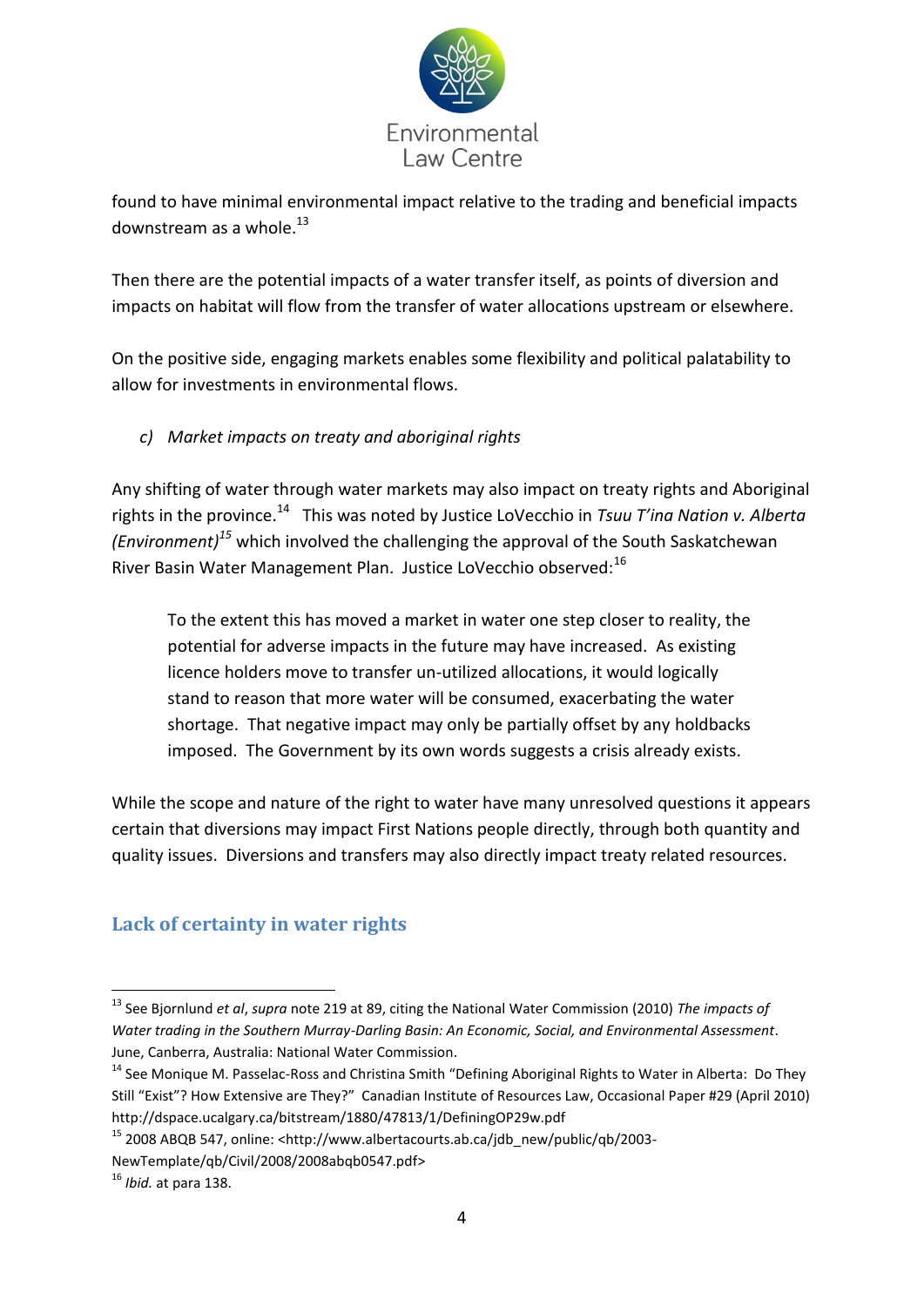

Markets are fond of certainty when it comes to the nature of the property right that is the subject of a trade.<sup>17</sup> This is certainly true for markets in water, a space where government typically play a significant role administering rights and enforcing rules. Without well-defined rights the likelihood of an effective and efficient market may be undermined.

Unlike some western U.S. prior appropriation jurisdictions, Crown licencing jurisdictions such as Alberta often maintain some power to amend, cancel or suspend licences with or without compensation. In Alberta this discretion is primarily limited to licences issued under the Water Act.<sup>18</sup> Older senior licences often have conditions or terms that retain government discretion to review and augment licences (although the exercise of this discretion has seen limited use) which similarly raises issues of uncertainty.<sup>19</sup>

The ability to sell a water allocation (by way of transfer) is similarly uncertain as the licence is not freely alienable i.e. the regulator maintains control over whether to allow you to sell a licence by way of transfer. The licence entitlement remains appurtenant to the land except where government discretion authorizes otherwise. Also, compensation is not payable where a transfer is refused.

Even after all these years of water management the legal nature of water rights is somewhat of an enigma, insofar as Crown ownership (claimed through statute) appears to not have a limited scope, unlike other Crown resource such as oil and gas, fisheries, and wildlife where the property of the resource is transferred pursuant to the statute, upon capturing or taking the resource. While some U.S. states have similar regulatory ownership of water there have been cases that have found that "equitable or beneficial property interests in a water right" may be acquired.<sup>20</sup> Judicial interpretation of the *Water Act* in this regard remains wanting. Uncertainty remains regarding whether a property or equitable interest is conveyed when water is allocated under a licence.

<sup>&</sup>lt;u>.</u> <sup>17</sup> See Saliba, *supra* note 1.

<sup>18</sup> See *Water Act*, R.S.A. 2000, c. W-3, at s.55(2).

<sup>&</sup>lt;sup>19</sup> See Eastern Irrigation District Licence No. 9409, Priority No. 1955-03-22-02, online: Alberta Environment and Sustainable Resource Development <https://avw.alberta.ca/pdf/00040332-00-00.pdf> which states "The rights and privileges hereby granted are subject to periodic review and to modification to ensure the most beneficial use of the water in the public interest and more particularly to ensure preservation the rights of other water users." Section 54 (1)(a)(ix) of the *Water Act* indicates that the Director may initiate amendments to a licence "if there is a term or condition of the licence allowing the amendment".

<sup>20</sup> See *Klamath Irrigation District v. U.S.*, No. 2007-5115, United States Court of Appeals, Federal Circuit,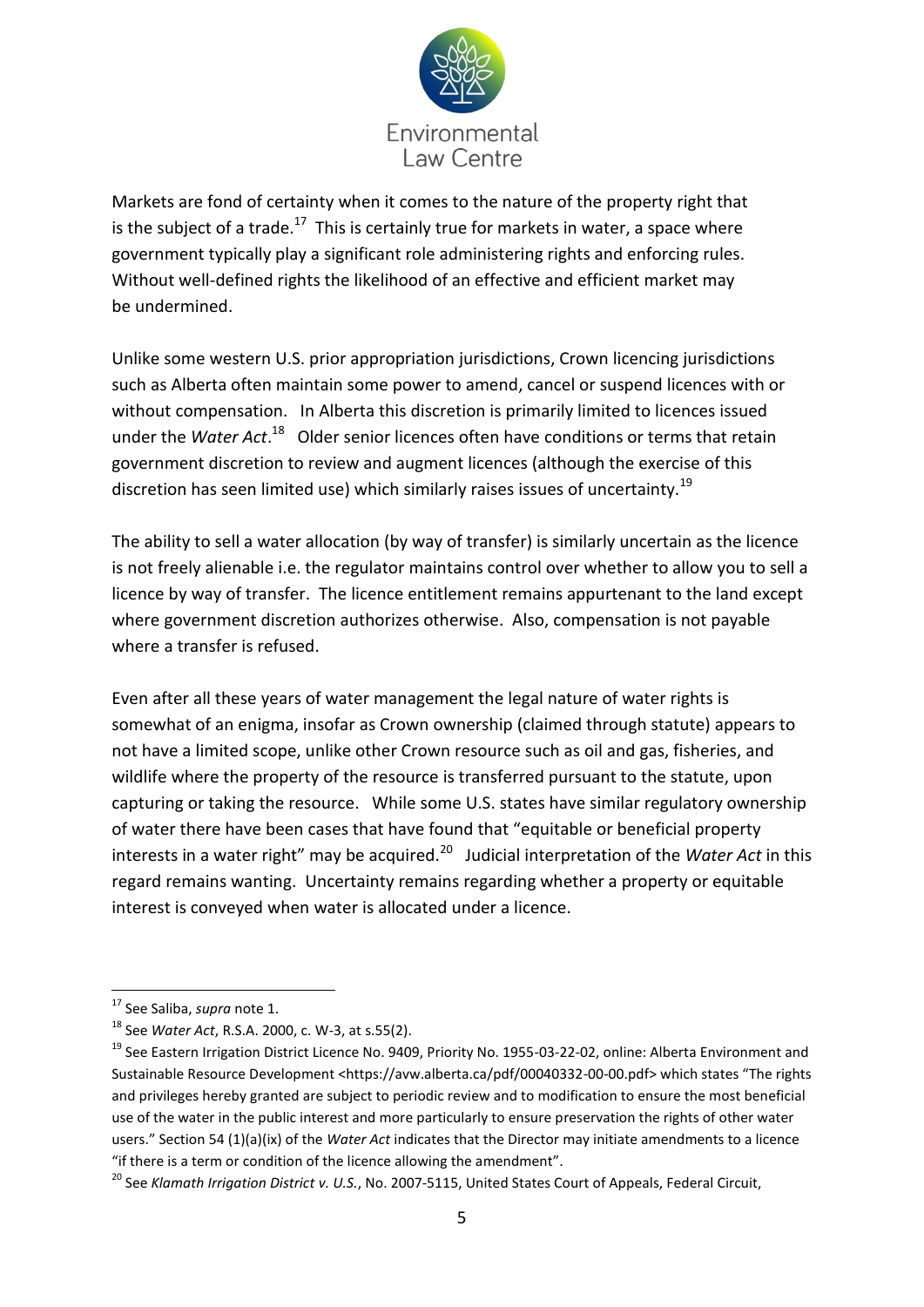

If the legislature granted carte blanche authority to cancel licences without compensation, leaving the landowner with only the residual "household use" right, would a right to compensation be justified elsewhere in Canadian law? If not, it seems that water allocation transfers carry significant uncertainty and risk. Alistair Lucas reviewed the nature of the right and certainty of entitlement under the predecessor legislation, the *Water Resources Act*, and concluded that a property type right was not being conveyed but recognized that augmentation of the right may still lead to compensation in certain instances. $^{21}$  The scope and nature of rights embodied in a *Water Act* licence remains unclear.

The Alberta Court of Queen's Bench has treated an outfitters permit under the *Wildlife Act* as an "exigible asset" and therefore subject to civil claims procedures.<sup>22</sup> This is somewhat surprising decision insofar as there was discretion retained by the government to dictate whether a transfer of the permit may be made. This case relied on the notion of transferability of the permit (relying on *Saulnier v. Royal Bank of Canada* [2008] 3. S.C.R. 166,) to make the finding that a permit as property, as conveying a notion of "profit à prendre". The court cited in *obiter*, that the "capability of sold, pledged or leased would be sufficient in most of the United States".<sup>23</sup>

Water licences may be similarly treated as assets or property but they can also be distinguished. A legal interest in the nature of a *profit à prendre* exists for wildlife (and other Crown mineral resources) whereas the *Water Act* does not convey ownership in water. The Supreme Court of Canada, citing *Cherry v. Petch*, described the nature of a *profit à prendre,* observing that "[i]t is important to note that it is the right of severance which results in the holder of the *profit à prendre* acquiring title to the thing severed".<sup>24</sup> This notion of severance of property does not apply in the same way in relation to water, which, it may be argued, continues to be Crown property, during and after use.

Similarly, how a gift of a water licence would be treated under the federal *Income Tax Act* creates additional uncertainty about the nature of right. The transaction certainly entails aspects of rights relevant to property but the nature and extent of those rights will be difficult to discern in a given instance. Typical gifts of money, securities, ecological sensitive

<u>.</u>

<sup>&</sup>lt;sup>21</sup> See Alistair Lucas, *Security of Title in Canadian Water Rights* (Calgary: Canadian Institute of Resources Law, 1990).

<sup>22</sup> *Stout & Company LLP v. Chez Outdoors Ltd*., 2009 ABQB 444, <http://www.albertacourts.ab.ca/jdb%5C2003- %5Cqb%5Ccivil%5C2009%5C2009abqb0444.pdf>.

 $23$  Ibid. at para 48.

<sup>24</sup> in *R. V. Tener* [1985] 1 SCR 533, 1985 CanLII 76 (SCC cited citing *Cherry v. Petch* [1948] O.W.N 378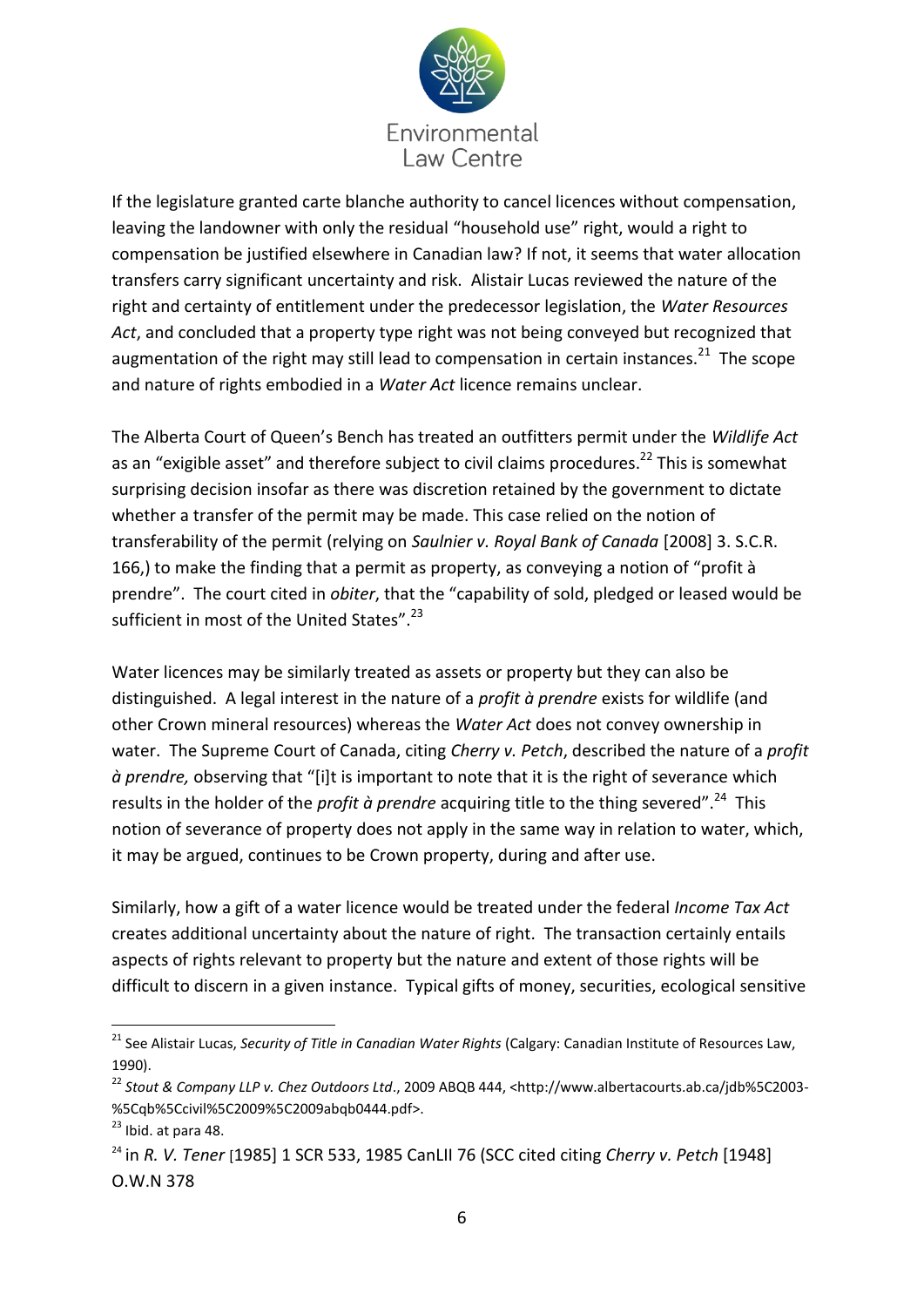

land, capital property, person-use property, or inventory are eligible for a receipt. Any gift of a water allocation does not confer ownership of the resource itself, which resides with the Crown, but any money received resulting from a transfer is likely taxable and similarly maybe deductible.

If an instream transfer occurs the issue of how to value such an instream right becomes important. What is the value that would be attributed to such a gift? Further, can a purchaser of a water transfer claim some sort of deduction related to the investment if the government suspends the diversion due to a priority call? The ELC is not aware of instances where government permissions or authorization have been qualified as a gift.

## **Lack of sufficient knowledge**

A core aspect of any market is the assumption of full knowledge of relevant facts as between the buyer and the seller. Joseph Dellapenna notes that "despite the theoretical advantages of water markets, even a "perfect" market has disadvantages, not least of which is that their proper functioning requires transactions by rational individuals, with perfect knowledge, and deliberately choosing to maximize utility".<sup>25</sup>

The uncertainty and knowledge challenges faced by both purchasers and sellers are based in:

- The variability of supply;
- The inability to know how other senior licences will be managed (including return flows);
- The inability to accurately know instream needs and the value related to those flows; and
- The uncertainty of how government discretion may be exercised to curtail diversions for ecological flows in a given instance.

<sup>&</sup>lt;u>.</u> <sup>25</sup> See Joseph Dellapenna "The myth of markets for water" in *Water Trading and Global Water Scarcity* (Josfina Maestu ed.) (New York: RFF press, 2013) at 202.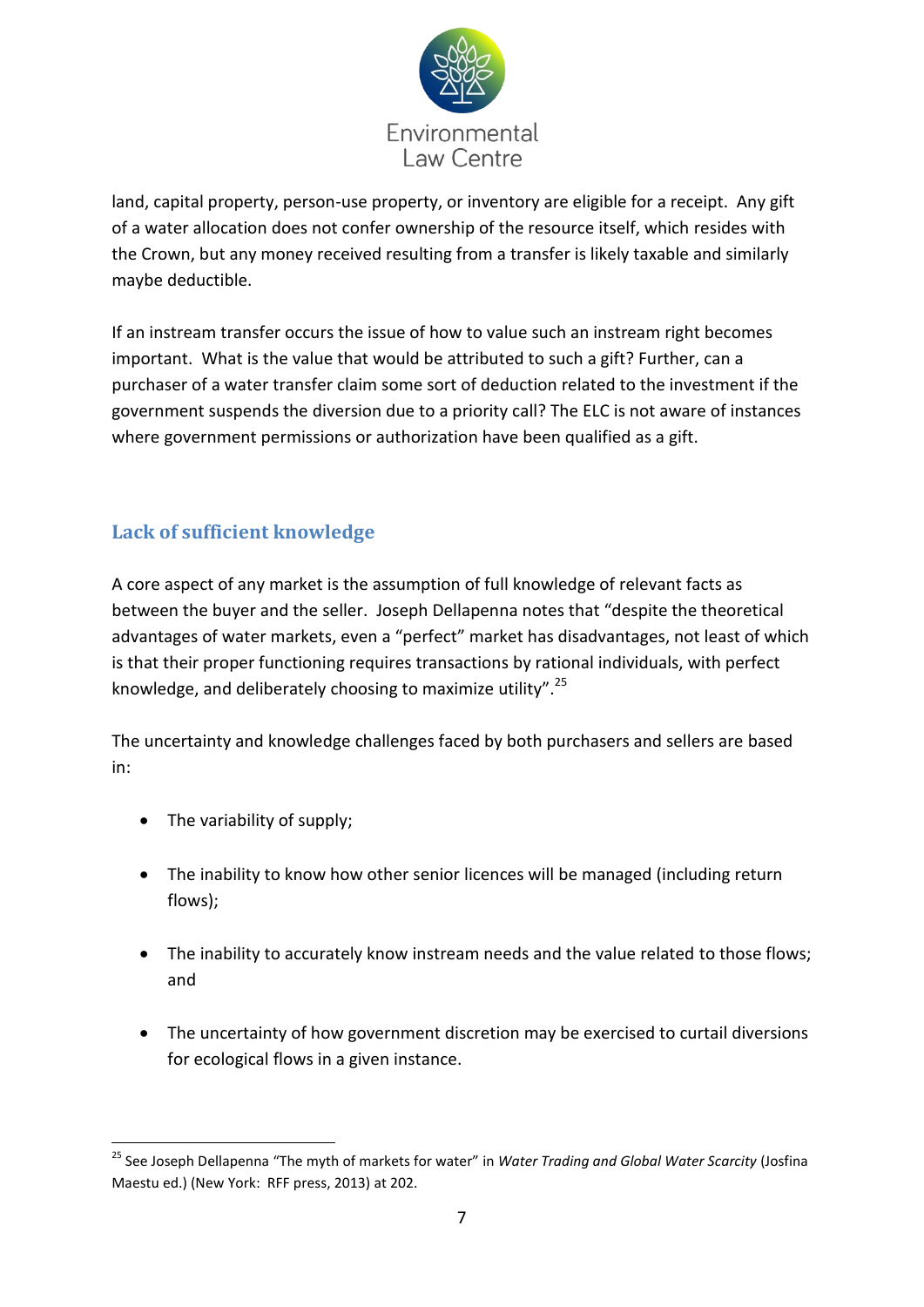

The information required to assess the ecological and financial value of a specific licence is significant. Participating in a water market with insufficient knowledge in turn may result in market distortions (through either overpaying or underpaying for the water). In the end, those who have funded the water purchase for EF gains may have fewer concerns about a pure economic "return on investment" but this may still result in concerns regarding the efficacy of the market in general. $^{26}$ 

### **Fettering government discretion to manage for public resource outcomes**

By engaging water markets are we fettering government discretion to protect the environment? Generally, the greater the certainty granted to private diverters of water the fewer options the government has to manage toward environmental and social outcomes. At its heart, this is the "public" versus "private" debate of water markets. If the private market gains sufficient traction and there is a high level of certainty in the rights that are conveyed there is the risk of further narrowing governments' ability to manage to environmental outcomes, particularly in stressed river basins. This may be a practical fettering of government discretion as opposed to a legal fettering (which brings the validity of a decision into question).

This deferral of decisions to the market is certainly a real risk of engaging the market and has been raised as a main reason to oppose some international trade agreements that may be seen to usurp environmental regulations in favour of trade.<sup>27</sup>

On a more local scale engaging a water market may have the practical effect of minimizing the exercise of discretion in favour of the environment. Admittedly government options for seeking senior allocations for EF purposes are quite limited (in the absence of Crown licence purchases). The pressure to avoid impacting a given investment in an allocation is likely to result in a chilling effect on the exercise of government discretion in favour of instream flow goals.

<sup>1</sup> <sup>26</sup> This may be a source of concern among other water users who feel that deep pocketed environmental interests would regularly outbid other users.

<sup>27</sup> For a review of the issues around this see Howard Mann and Konrad Von Moltke *NAFTA's Chapter 11 and the Environment: Addressing the Impact of the Investor-State Process on the Environment*, (Winnipeg: International Institute for Sustainable Development, 1999), online: IISD <http://www.iisd.org/pdf/nafta.pdf>. The report notes (at page 62) that the uncertainty and unpredictability of impacts of NAFTA on environmental policy is profound and that some outcomes related to NAFTA compensation claims will be contrary to polluter pays principal.